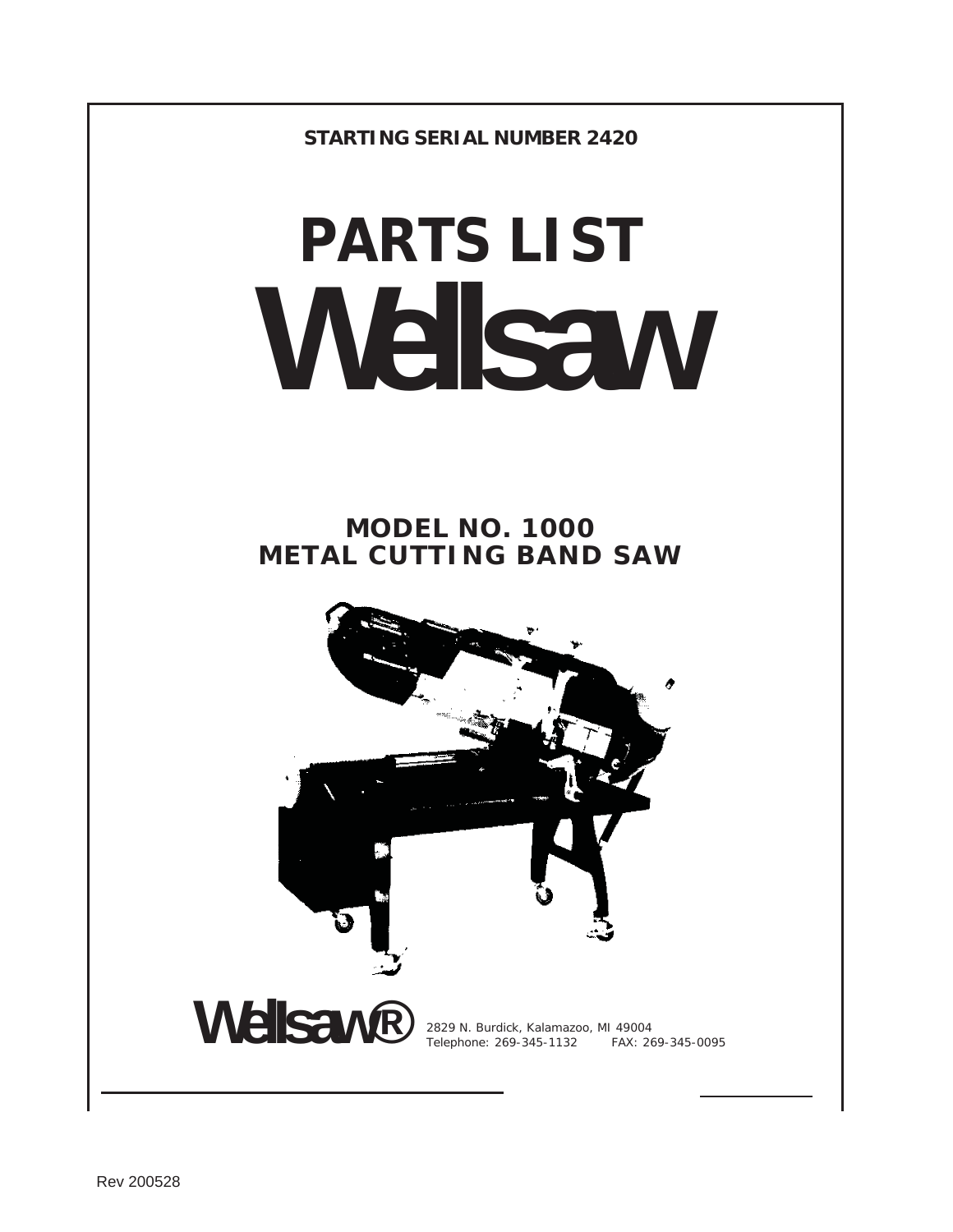**BED, COOLANT & DASH POT** 



| <b>ITEM NO.</b> | <b>PART NUMBER</b> | <b>DESCRIPTION</b>                        |
|-----------------|--------------------|-------------------------------------------|
|                 | B-093              | Handwheel                                 |
|                 | 100019-008         | Hex Jam Nut 3/4 - 10                      |
| 3               | <b>B-014W</b>      | Bed                                       |
|                 | 100402             | <b>Thrust Collar</b>                      |
| 5               | M-060              | <b>Vise Screw</b>                         |
| 6               | M-061              | <b>Vise Screw Nut</b>                     |
|                 | <b>B-078</b>       | <b>Vise Ratchet</b>                       |
| 8               | <b>B-040</b>       | Vise Ratchet Spool                        |
| 9               | M-041              | Spacer                                    |
| 10              | 100004-022         | Cap Screw 5/16 - 18 x 1-1/2 Hex HD.       |
| 11              | B-079              | <b>Vise Ratchet Dog</b>                   |
| 12              | <b>B-003</b>       | Moveable Vise Jaw                         |
| 13              | 100004-044         | Cap Screw $5/8 \cdot 11 \times 3$ Hex HD. |
| 14              | 100004-037         | Cap Screw 1/2 - 13 x 1-1/2 Hex HD.        |
| 15              | 10029-006          | Flat Washer 1/2                           |
| 16              | <b>B-215</b>       | <b>Stationary Vise Jaw</b>                |
| 17              | 100004-043         | Cap Screw 5/8 - 11 x 2-1/2 Hex HD.        |
| 18              | M-065              | <b>Locating Pin</b>                       |
| 19              | <b>B-077</b>       | Vise Slide Block                          |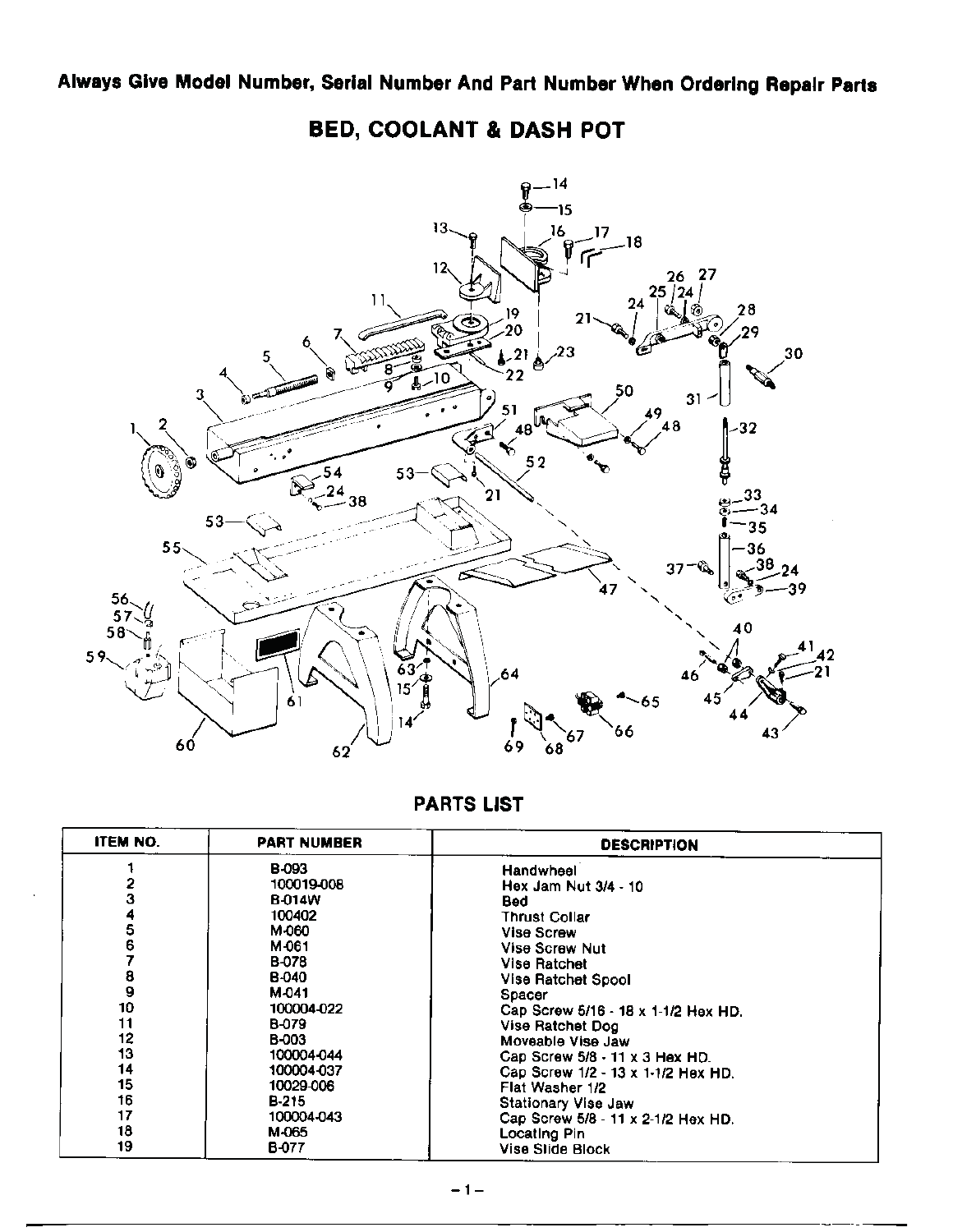#### **BED COOLANT & DASH POT PARTS LIST CONT.**

| REF NO.  | <b>PART NUMBER</b>   | <b>DESCRIPTION</b>                                   |
|----------|----------------------|------------------------------------------------------|
| 20       | B-045                | Vise Slide Block Guide                               |
| 21       | 100004-018           | Cap Screw - 5/16 - 18 x 1 - Hex Head                 |
| 22       | 100053-002           | Roll Pin 3/8 x 2-1/2                                 |
| 23       | <b>B-151</b>         | Clamp Nut                                            |
| 24       | 100025-002           | Lock Washer                                          |
| 25       | 101451               | <b>Frame Ratchet Bracket</b>                         |
| 26       | 100004-023           | Cap Screw - 5/16 - 18 x 2 - Hex Head                 |
| 27       | 100020-005           | Hex Nut - 5/8 - 11 - Self Locking                    |
| 28       | 100017-003           | Hex Nut - 3/8 - 16                                   |
| 29       | M-144                | Piston Rod End                                       |
| 30       | 101477               | Dash Pot Upper Stud                                  |
| 31       | 101524               | <b>Outside Tube</b>                                  |
| 32       | 101527               | Piston Rod                                           |
| 33       | M-166                | Rubber Cup (formerly leather)                        |
| 34       | 100070               | Cup Washer                                           |
| 35       | M-148                | Spring                                               |
| 36       | 101523               | Inside Tube                                          |
| 37       | M-147                | Dash Pot Lower Stud                                  |
| 38       | 100004-016           | Cap Screw - 5/16 - 18 x 7/8 - Hex Head               |
| 39       | B-212                | Leg Bracket Dash Pot                                 |
| 40       | 100019-007           | Hex Jam Nut - 5/8 - 11                               |
| 41       | 100042-003           | Thumb Screw - 1/4 - 20 x 2                           |
| 42       | 100024-002           | Wing Nut - 1/4 - 20                                  |
| 43       | 100004-041           | Cap Screw - 5/8 - 11 x 1-1/2 - Hex Head              |
| 44       | M-451                | Stock Stop Arm Fixed                                 |
| 45       | M-452                | Stock Stop Arm Hinged                                |
| 46       | 100033-016           | Set Screw - 5/8 - 11 x 4                             |
| 47       | M-250                | Splash Guard                                         |
| 48       | 100004-040           | Cap Screw - 5/8 - 11 x 1 - Hex Head                  |
| 49       | 100029-008           | Flat Washer - 5/8                                    |
| 50       | B-011                | <b>Tip-Off Block</b>                                 |
| 51       | B-082                | Stop Bar Bracket                                     |
| 52       | <b>B-460</b>         | Stock Stop Bar                                       |
| 53<br>54 | <b>B-259</b>         | Leg Guard                                            |
|          | 105590               | <b>Frame Rest</b>                                    |
| 55       | 101538               | Chip Pan                                             |
| 56       | 100220-018           | Coolant Hose 126"<br>Hose Clamp                      |
| 57       | 100219-001<br>102617 |                                                      |
| 58<br>59 | 100249-010           | Adapter<br><b>Coolant Pump</b>                       |
|          |                      |                                                      |
| 60<br>61 | 101672<br>101565-003 | <b>Coolant Tank</b><br>Screen                        |
| 62       | <b>B-015A</b>        | Leg Idle End                                         |
| 63       | 100025-005           | Lock Washer                                          |
| 64       | B-015B               | Leg Drive End                                        |
| 65       | 100000-027           | Machine Screw - 1/4 - 20 x 3/4 - Round Head          |
| 66       | 100894-001           | Transformer - 200, 220, 440V - 50/60 HZ.             |
|          | 100894-002           | Transformer - 440, 575V - 50/60 HZ.                  |
|          | 100502-008           | Transformer - 308V - 50/60 HZ.                       |
| 67       | 100000-018           | Machine Screw - 10 - 32 x 3/8 - Round Head           |
| 68       | 101581               | <b>Transformer Mounting Plate</b>                    |
| 69       | 100015-008           | Hex Nut - #10 - 32                                   |
|          | M-301                | Dash Pot Ass'y Comp. - Incl. Items 29 and 31 thru 36 |
|          | 101526               | Piston Rod Ass'y - Incl. Items 32 thru 35            |
|          | 100318-007           | Dash Pot Oil                                         |
|          | <b>B-344</b>         | Stock Stop Ass'y - Incl. Items 21 and 40 thru 46     |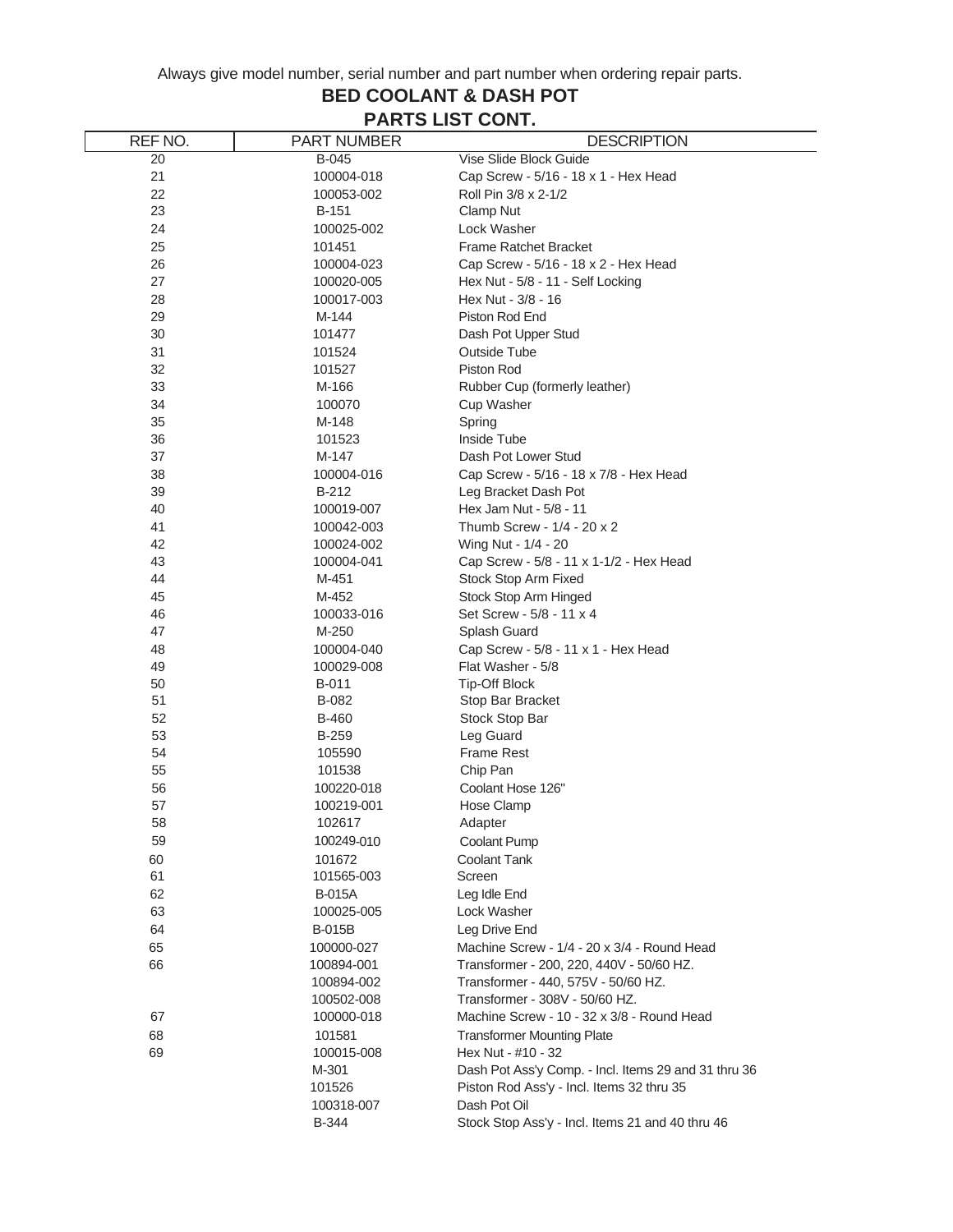16 16 15 **NOTE: FOR SERIAL NUMBER** PRIOR TO 3650 CONSULT FACTORY.  $14$ Ŷ. f 13  $12-$ 10 -10

SWITCH, SINGLE & THREE PHASE MANUAL

| <b>ITEM NO.</b> | <b>PART NUMBER</b> | <b>DESCRIPTION</b>                           |
|-----------------|--------------------|----------------------------------------------|
|                 | 100808-?           | Switch Assembly Specify Voltage & Hertz      |
|                 | 105578             | <b>Switch Lever</b>                          |
|                 | 100034-001         | Set Screw 1/4 - 20 x 3/16                    |
|                 | M-107              | Collar                                       |
| 5               | 105605-001         | <b>Shut Off Lever</b>                        |
| 6               | 100034-014         | Set Screw 5/16 - 18 x 3/8                    |
|                 | 106408-003         | Control Knob                                 |
| 8               | 100808-?           | Switch Solenoid Specify Voltage & Hertz      |
| 9               | 100539-?           | Heater Coil (Motor Spec. Plate Info. Reg'd.) |
| 10              | 100050-001         | Cotter Pin                                   |
| 11              | 105586             | Switch Rod                                   |
| 12              | 100034-009         | Set Screw 10 - 32 x 1/4                      |
| 13              | 105346             | Trigger Block                                |
| 14              | 100000-018         | Machine Screw                                |
| 15              | 105588             | Switch Guard                                 |
| 16              | 100000-024         | Machine Screw 10 - 32 x 3/8 Rd, HD,          |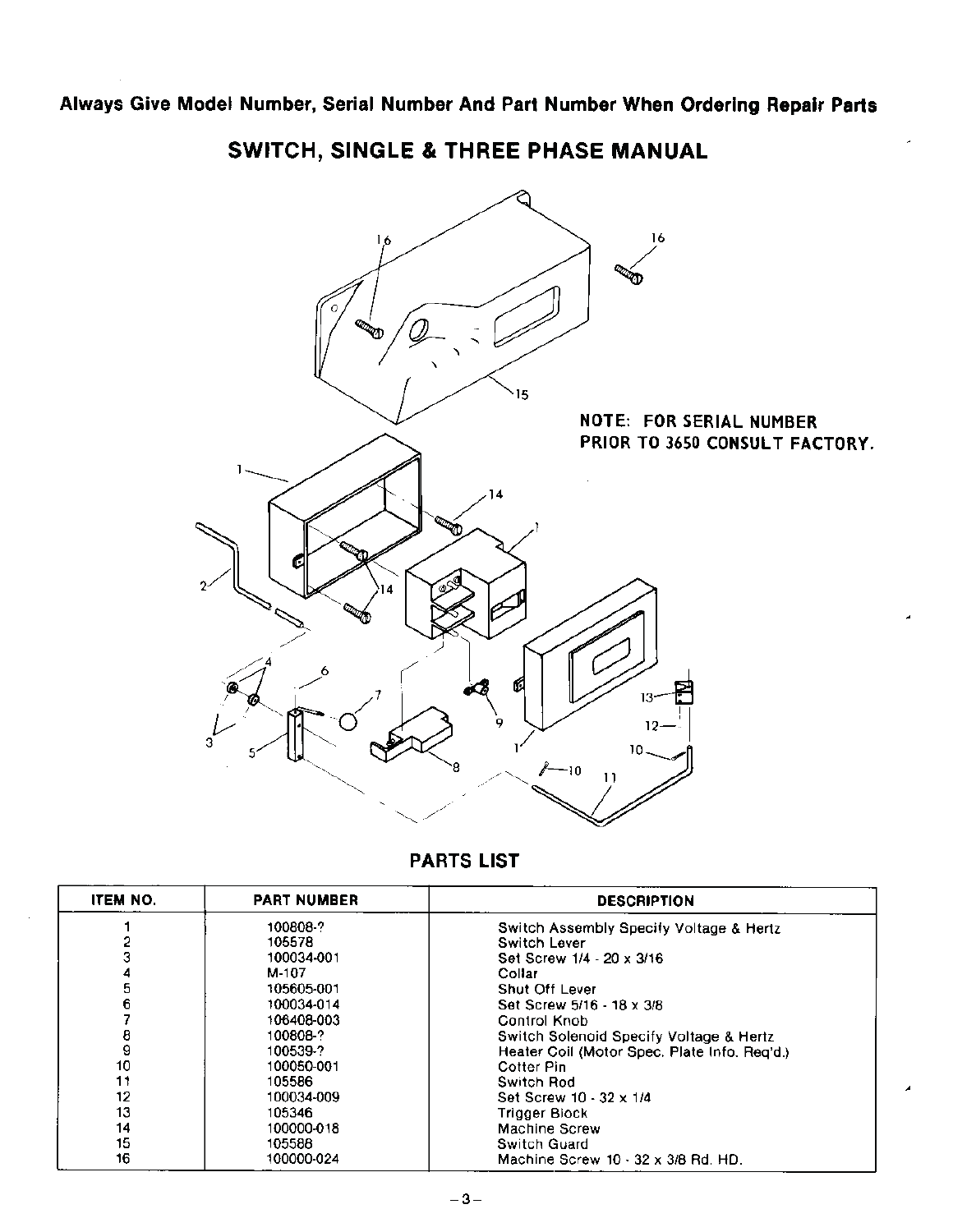

SWITCH, SINGLE & THREE PHASE MAGNETIC

| ITEM NO. | <b>PART NUMBER</b> | <b>DESCRIPTION</b>                           |
|----------|--------------------|----------------------------------------------|
|          | M-029              | Switch Trigger                               |
| 2        | 100030-004         | Flat Washer 5/16                             |
|          | M-034              | Trigger Axle                                 |
|          | 101530             | <b>Switch Rod Post</b>                       |
| 5        | 100034-001         | Set Screw 1/4 - 20 x 3/16                    |
| 6        | 104701-001         | Switch Rod                                   |
|          | 105821             | <b>Mounting Bracket</b>                      |
|          | 100000-019         | Machine Screw 10 - 32 x 1/2                  |
| 8<br>9,  | M-041              | Spacer                                       |
| 10       | M-107              | Collar                                       |
| 11       | 100025-001         | Lock Washer 1/4                              |
| 12       | 100015-008         | Hex Nut 10 - 32                              |
| 13       | 100004-005         | Cap Screw 1/4 - 20 x 5/8 Hex HD.             |
| 14       | M-295              | Coupler                                      |
| 15       | 100538-009         | Magnetic Starter Single Phase                |
|          | 100538-010         | <b>Magnetic Starter Three Phase</b>          |
| 16       | 101628             | <b>Switch Lever</b>                          |
| 17       | 100539-?           | Heater Coil (Motor Spec. Plate Info. Reg'd.) |
| 18       | 101629             | Stud                                         |
| 19       | 100017-001         | Hex Nut 1/4 - 20                             |
| 20       | 105390             | Lever Bracket                                |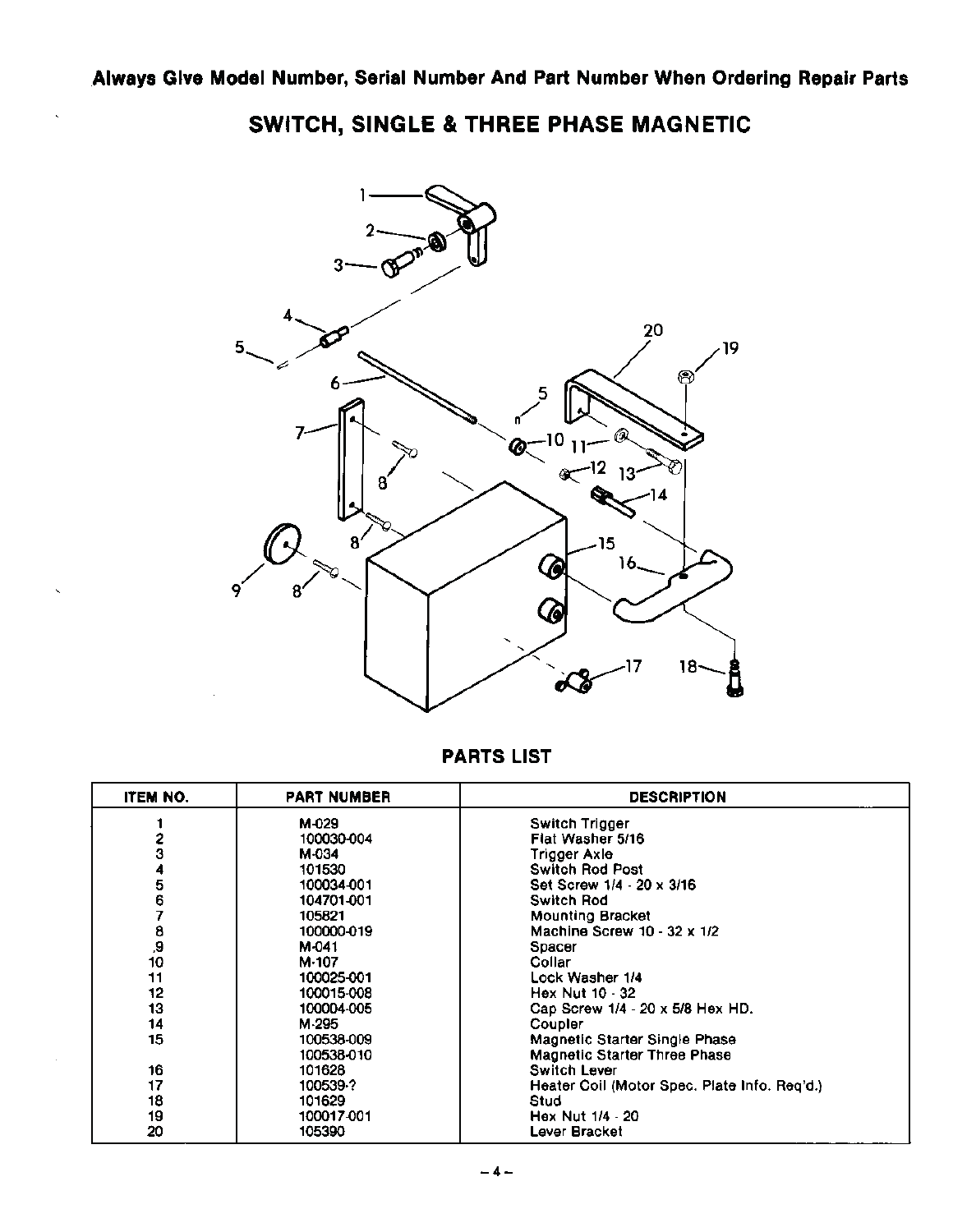

**WHEELS & FRAME** 

| <b>ITEM NO.</b> | <b>PART NUMBER</b> | <b>DESCRIPTION</b>                   |  |
|-----------------|--------------------|--------------------------------------|--|
|                 | 100063             | Thumb Screw 1/4 - 20 x 1/2           |  |
|                 | <b>B-049</b>       | <b>Blade Guard</b>                   |  |
|                 | M-102              | <b>Sliding Weight Post</b>           |  |
|                 | 100034-001         | Set Screw 1/4 - 20 x 3/16            |  |
|                 | B-101              | Sliding Weight Bar                   |  |
|                 | 100000-024         | Machine Screw 1/4 - 20 x 3/8 Rd, HD. |  |
|                 | 100025-001         | Lockwasher 1/4                       |  |
| 8               | M-857              | Spring                               |  |
| 9               | M-807              | Sliding Weight                       |  |
| 10              | 100042-005         | Thumb Screw                          |  |
| 11              | 100024-003         | Wing Nut                             |  |
| 12              | 100065-007         | Hex Nut 5/8 - 18                     |  |
| 13              | 105321             | Wheel Plate                          |  |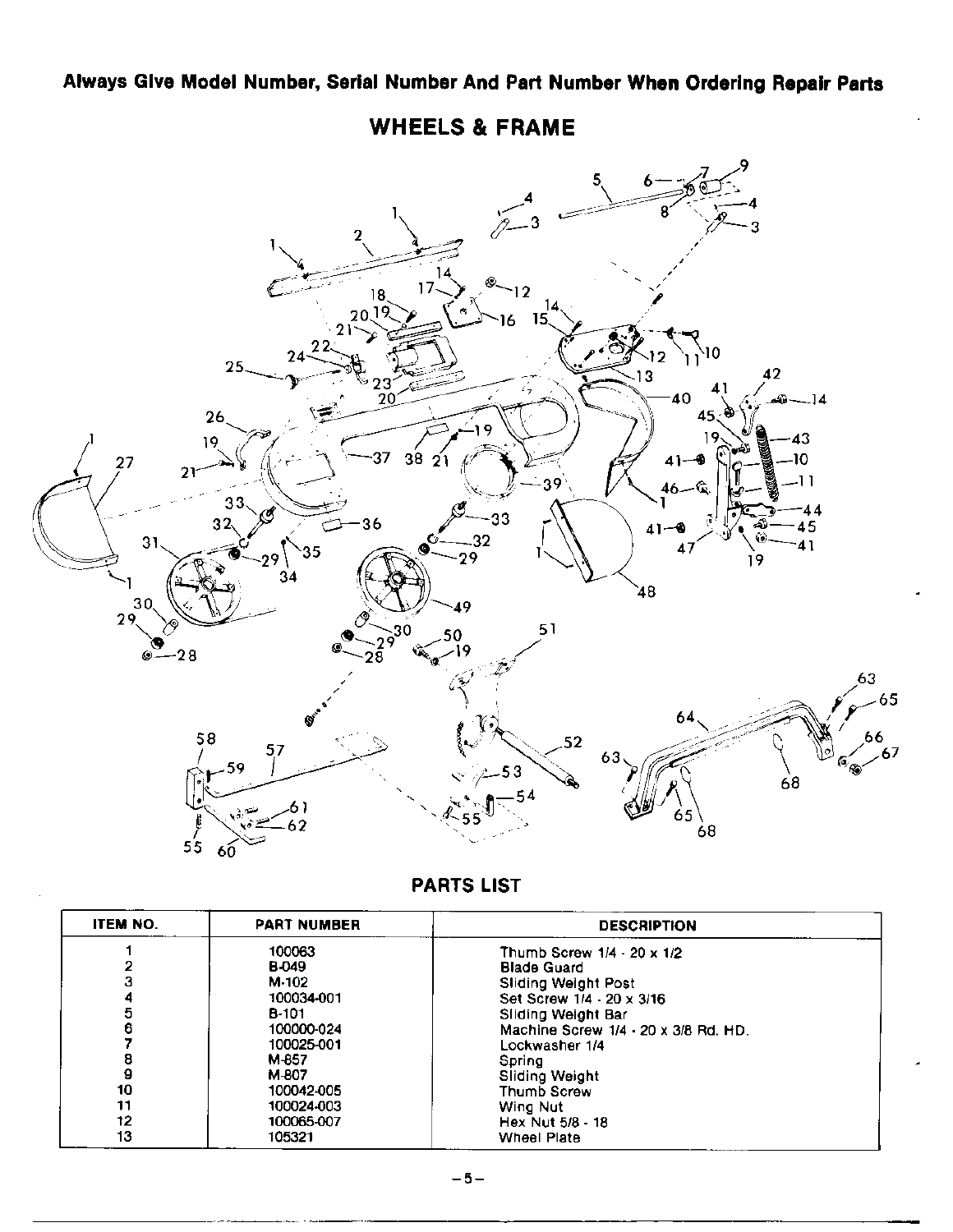#### **WHEELS & FRAME PARTS LIST CONT.**

| REFNO.   | <b>PART NUMBER</b>   | <b>DESCRIPTION</b>                                         |
|----------|----------------------|------------------------------------------------------------|
| 14       | 100004-019           | Cap Screw - 5/16 - 18 x 1-1/8 - Hex Head                   |
| 15       | 100034-005           | Set Screw - 5/16 - 18 x 3/4                                |
| 16       | <b>B-010</b>         | <b>Wheel Adjusting Block</b>                               |
| 17       | 102360               | Spacer                                                     |
| 18       | 100004-013           | Cap Screw - 5/16 - 18 x 5/8 - Hex Head                     |
| 19       | 100025-002           | Lock Washer - 5/16                                         |
| 20       | B-046                | Wheel Slide Block Guide                                    |
| 21       | 100004-015           | Cap Screw - 5/16 - 18 x 3/4 - Hex Head                     |
| 22       | 101162               | Take-Up Support                                            |
| 23       | 101164               | Slide Block                                                |
| 24       | 100410-001           | <b>Thrust Bearing</b>                                      |
| 25       | 101170               | Take-Up Screw                                              |
| 26       | B-025                | Handle                                                     |
| 27       | 105348               | <b>Idle Wheel Guard</b>                                    |
| 28       | 100019-016           | Hex Jam Nut - 5/8 - 18                                     |
| 29       | 100414-003           | <b>Ball Bearing</b>                                        |
| 30       | 105415               | <b>Wheel Spacer</b>                                        |
| 31       | 101575               | Band Wheel Idle End                                        |
| 32       | 100071-002           | Snap Ring                                                  |
| 33       | 105421               | <b>Wheel Axle</b>                                          |
| 34       | 100019-003           | Hex Nut - 3/8 - 16                                         |
| 35       | 100025-003           | Lock Washer - 3/8                                          |
| 36       | 106574               | Label Safety Warning                                       |
| 37       | 101456               | Saw Frame                                                  |
| 38       | 105393               | Label Wellsaw                                              |
| 39       | <b>B-086</b>         | Internal Ring Gear                                         |
| 40       | 105350               | <b>Wheel Splash Guard</b>                                  |
| 41       | 100017-002           | Hex Nut - 5/16 - 18                                        |
| 42       | 101510               | Frame Spring Arm                                           |
| 43       | B-292                | Spring                                                     |
| 44       | M-216                | Spring Adjuster                                            |
| 45       | 100004-019           | Cap Screw - 5/16 - 18 x 1-1/8 - Hex Head                   |
| 46       | 100004-022           | Cap Screw - 5/16 - 18 x 1-1/2 - Hex Head                   |
| 47       | B-214                |                                                            |
| 48       | 105613               | <b>Spring Adjuster Housing</b><br><b>Drive Wheel Guard</b> |
|          |                      |                                                            |
| 49       | 101574               | <b>Band Wheel Drive End</b>                                |
| 50<br>51 | 100004-020<br>101547 | Cap Screw - 5/16 - 18 x 1-1/4 - Hex Head<br>Ratchet Arm    |
| 52       |                      |                                                            |
|          | 101455               | Pivot Bar                                                  |
| 53       | 101498               | <b>Ratchet Dog</b>                                         |
| 54       | <b>B-057</b>         | <b>Ratchet Lever</b>                                       |
| 55       | 100033-010           | Set Screw - 5/16 - 18 x 1/2                                |
| 56       | 100004-053           | Cap Screw - 1/4 - 20 x 1 - Hex Head                        |
| 57       | <b>B-056</b>         | <b>Ratchet Lever Rod</b>                                   |
| 58       | <b>B-106</b>         | Ratchet Rear Arm                                           |
| 59       | 100050-001           | Cotter Pin - 1/16 x 2                                      |
| 60       | M-105                | Ratchet Rod Lever                                          |
| 61       | 100034-001           | Set Screw - 1/4 - 20 x 3/16                                |
| 62       | M-107                | Collar                                                     |
| 63       | 100004-030           | Cap Screw - 3/8 - 16 x 1-1/2 - Hex Head                    |
| 64       | 101548               | Guide Bracket Beam                                         |
| 65       | 100004-029           | Cap Screw - 3/8 - 16 x 1-1/4 - Hex Head                    |
| 66       | 100029-008           | Flat Washer - 5/8                                          |
| 67       | 100020-005           | Hex Nut - 5/8 - 11 - Self Locking                          |
| 68       | 100812-001           | Cable Tie                                                  |
|          | 105429               | Wheel Ass'y Comp. - Idle - Incl. Items 28 thru 33          |
|          | 105428               | Wheel Ass'y Comp. - Drive - Incl. Items 7, 28, 29, 30, 32, |
|          |                      | 33, 39, 49 and 56                                          |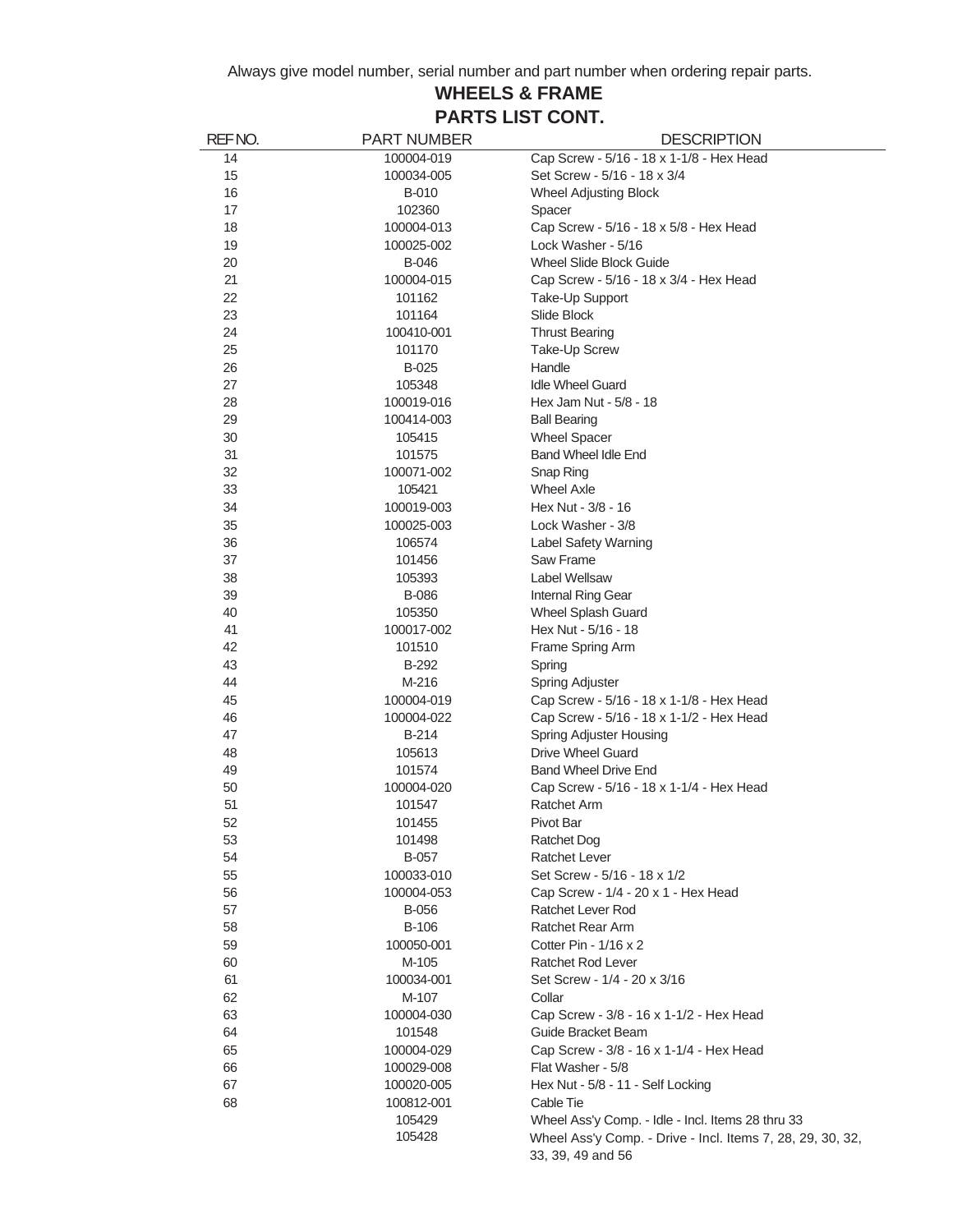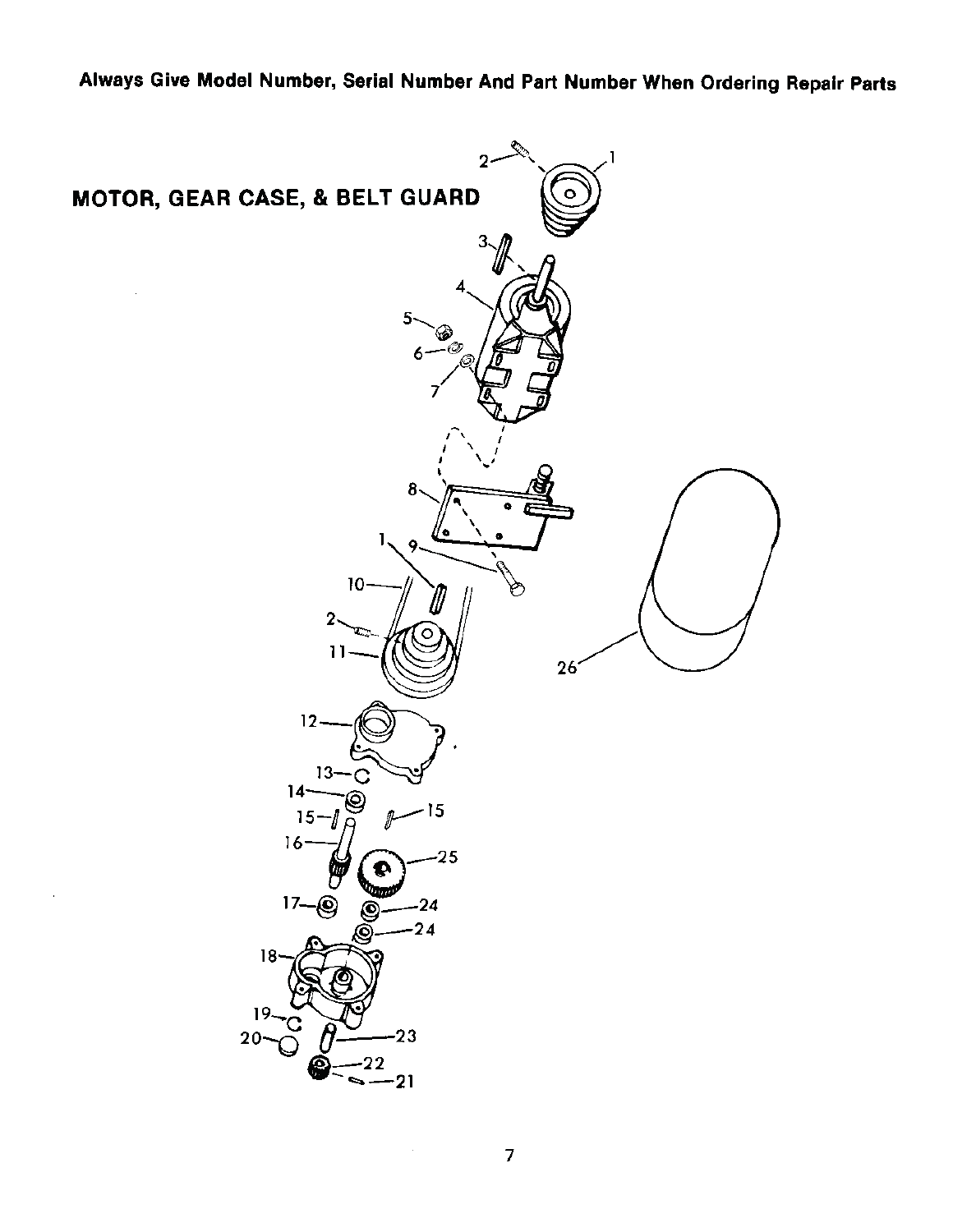| REF NO.     | <b>PART NUMBER</b> | <b>DESCRIPTION</b>                              |
|-------------|--------------------|-------------------------------------------------|
| 1           | 101172-001         | <b>Motor Pulley</b>                             |
| $\mathbf 2$ | 100034-003         | <b>Set Screw</b>                                |
| 3           | 100056-013         | Key                                             |
| 4           |                    | Motor 1-1/2 HP (Motor Spec. Plate Info. Reg'd.) |
| 5           | 100017-002         | <b>Hex Nut</b>                                  |
| 6           | 100025-002         | Lock Washer                                     |
| 7           | 100029-002         | <b>Flat Washer</b>                              |
| 8           | 105330             | <b>Motor Mount</b>                              |
| 9           | 100004-016         | Cap Screw                                       |
| 10          | 100066-005         | V-Belt                                          |
| 11          | 101156             | Pulley                                          |
| 12          | 101291             | Gear Case Cover                                 |
| 13          | 100068-002         | Snap Ring                                       |
| 14          | 100414-003         | <b>Ball Bearing</b>                             |
| 15          | 100056-001         | Key                                             |
| 16          | 101187             | <b>Pulley Shaft</b>                             |
| 17          | 100404-002         | <b>Ball Bearing</b>                             |
| 18          | $M-013$            | Gear Case                                       |
| 19          | 100068-001         | Snap Ring                                       |
| 20          | 100072-001         | <b>Expansion Plug</b>                           |
| 21          | 100180-001         | Coiled Spring Pin                               |
| 22          | 101645-FP          | <b>Drive Pinion</b>                             |
| 23          | 101644SERV         | <b>Drive Shaft</b>                              |
| 24          | 100404-001         | <b>Ball Bearing</b>                             |
| 25          | 101286             | Driven Gear (please specify Steel of Phenolic   |
| 26          | 105531             | Belt Guard Ass'y                                |
|             | 100318-005         | Lube (Marfax-0) 1-1/2 Pt.                       |
|             | 155132             | Gear Box Assembly complete                      |

## **MOTOR, GEAR CASE, & BELT GUARD PARTS LIST**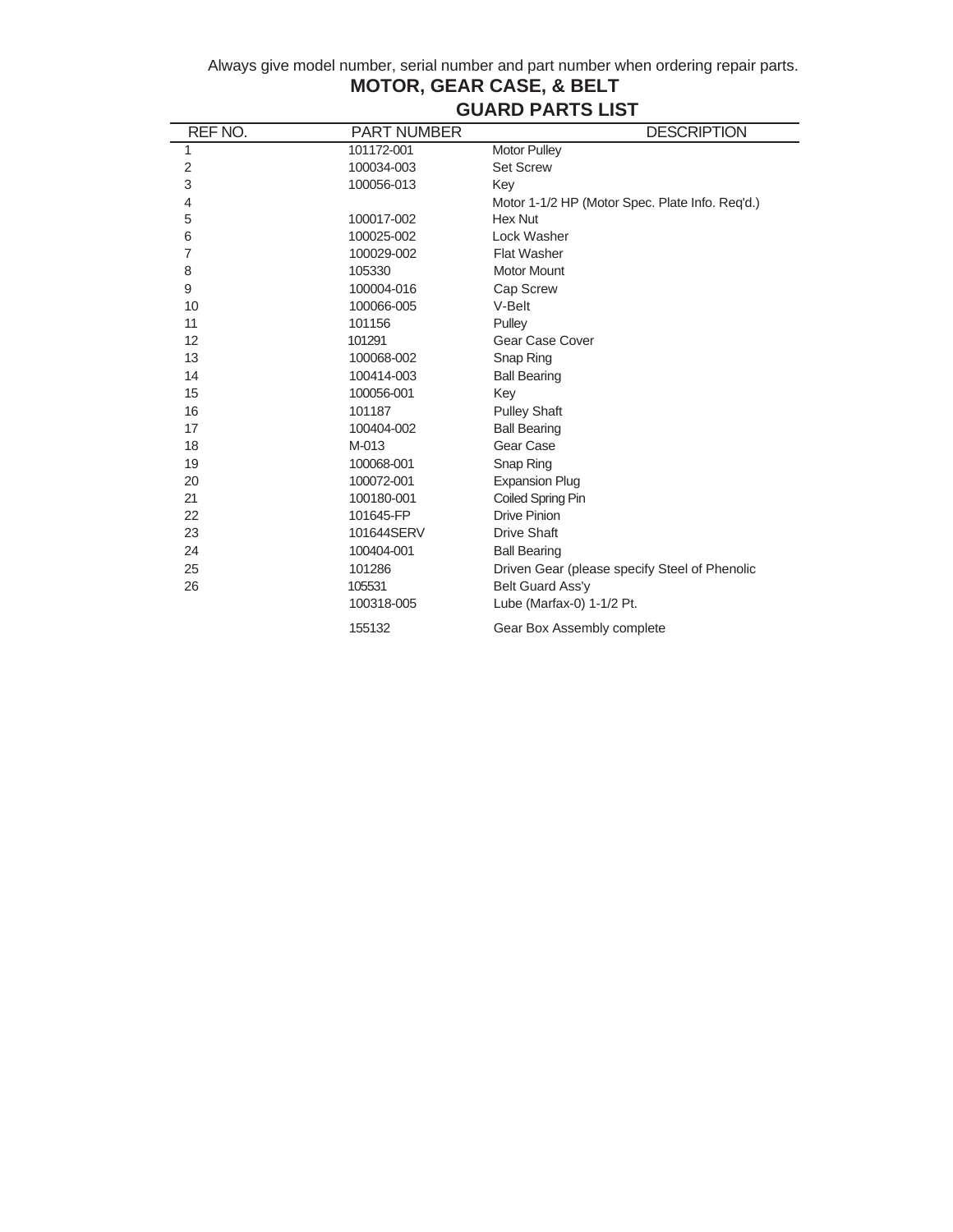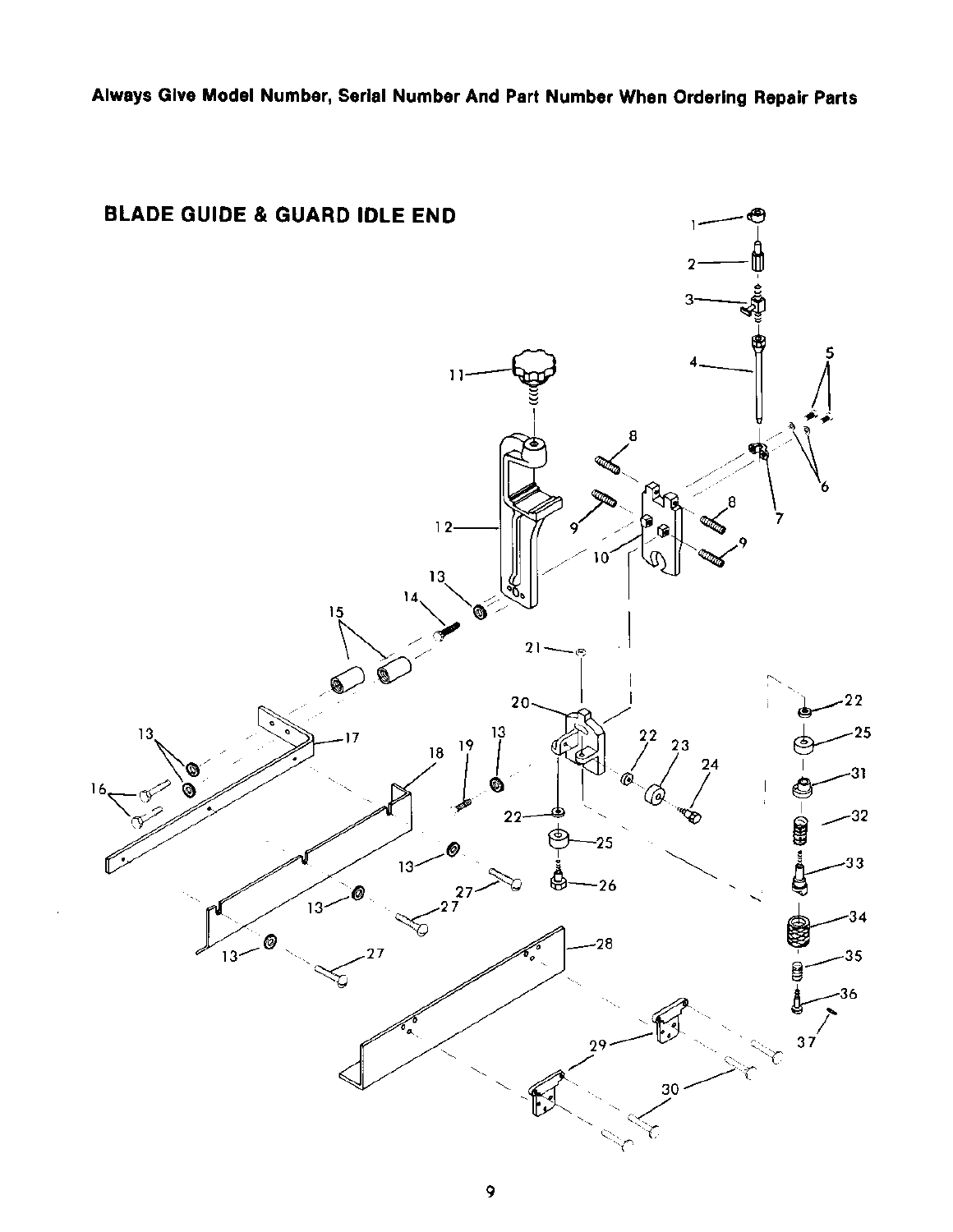# **BLADE GUIDE & GUARD IDLE END**

| REF NO. | <b>PART NUMBER</b> | <b>DESCRIPTION</b>                                                       |
|---------|--------------------|--------------------------------------------------------------------------|
| 1       | 100219-001         | Hose Clamp                                                               |
| 2       | 102617             | Adapter                                                                  |
| 3       | 100226             | Needle Valve                                                             |
| 4       | 101670             | Coolant Nozzle                                                           |
| 5       | 100000-018         | <b>Machine Screw</b>                                                     |
| 6       | 100246-001         | Pipe Strap                                                               |
| 7       | 100031-006         | Flat Washer - #10                                                        |
| 8       | 100034-006         | Set Screw - 5/16 - 18 x 7/8                                              |
| 9       | 100034-005         | Set Screw - 5/16 - 18 x 3/4                                              |
| 10      | M-092              | Roller Adjuster                                                          |
| 11      | 105335-001         | Handwheel                                                                |
| 12      | 101453             | Guide Bracket                                                            |
| 13      | 100029-002         | Flat Washer - 1/4                                                        |
| 14      | 100004-018         | Cap Screw - 5/16 - 18 x 1 - Hex Head                                     |
| 15      | 105537             | Spacer                                                                   |
| 16      | 100004-019         | Cap Screw - 5/16 - 18 x 1-1/8 - Hex Head                                 |
| 17      | 105536             | <b>Mounting Bracket</b>                                                  |
| 18      | 105535             | <b>Blade Guard Upper</b>                                                 |
| 19      | M-156              | Cap Screw                                                                |
| 20      | 105396             | <b>Roller Support</b>                                                    |
| 21      | 101300             | Hex Nut                                                                  |
| 22      | 101186             | <b>Flat Washer</b>                                                       |
| 23      | 100406-002         | <b>Ball Bearing</b>                                                      |
| 24      | 101179             | Roller Axle (Back-up)                                                    |
| 25      | 100416-003         | <b>Ball Bearing</b>                                                      |
| 26      | 101178             | <b>Roller Axle</b>                                                       |
| 27      | 100000-024         | Machine Screw - 1/4 - 20 x 3/8 - Round Head                              |
| 28      | 105539             | <b>Blade Guard Lower</b>                                                 |
| 29      | 105550             | Hinge                                                                    |
| 30      | 100131-003         | Pop Rivets                                                               |
| 31      | 105357             | <b>Eccentric Bushing</b>                                                 |
| 32      | 105359             | <b>Torsion Spring</b>                                                    |
| 33      | 105358             | <b>Roller Axle</b>                                                       |
| 34      | 105355             | Housing                                                                  |
| 35      | 105360             | Spring                                                                   |
| 36      | 105356             | <b>Shoulder Screw</b>                                                    |
| 37      | 100053-025         | Roll Pin                                                                 |
|         | 105412             | Blade Guide Ass'y Comp. - Idle - Incl. Items 8 thru 14 and<br>19 thru 23 |
|         | 101520             | Roller Adjustment Ass'y - Incl. Items 8, 9, 10                           |
|         | 105414             | Roller Support Ass'y - Incl. Items 20 thru 26 and 31 thru 36             |
|         | 105367             | Guide-A-Matic Comp. - Incl. Items 22, 25 and 31 thru 36                  |
|         | 105563             | Blade Guard Comp. - Idle - Incl. Items 13, 17, 18 and 27 thru 30         |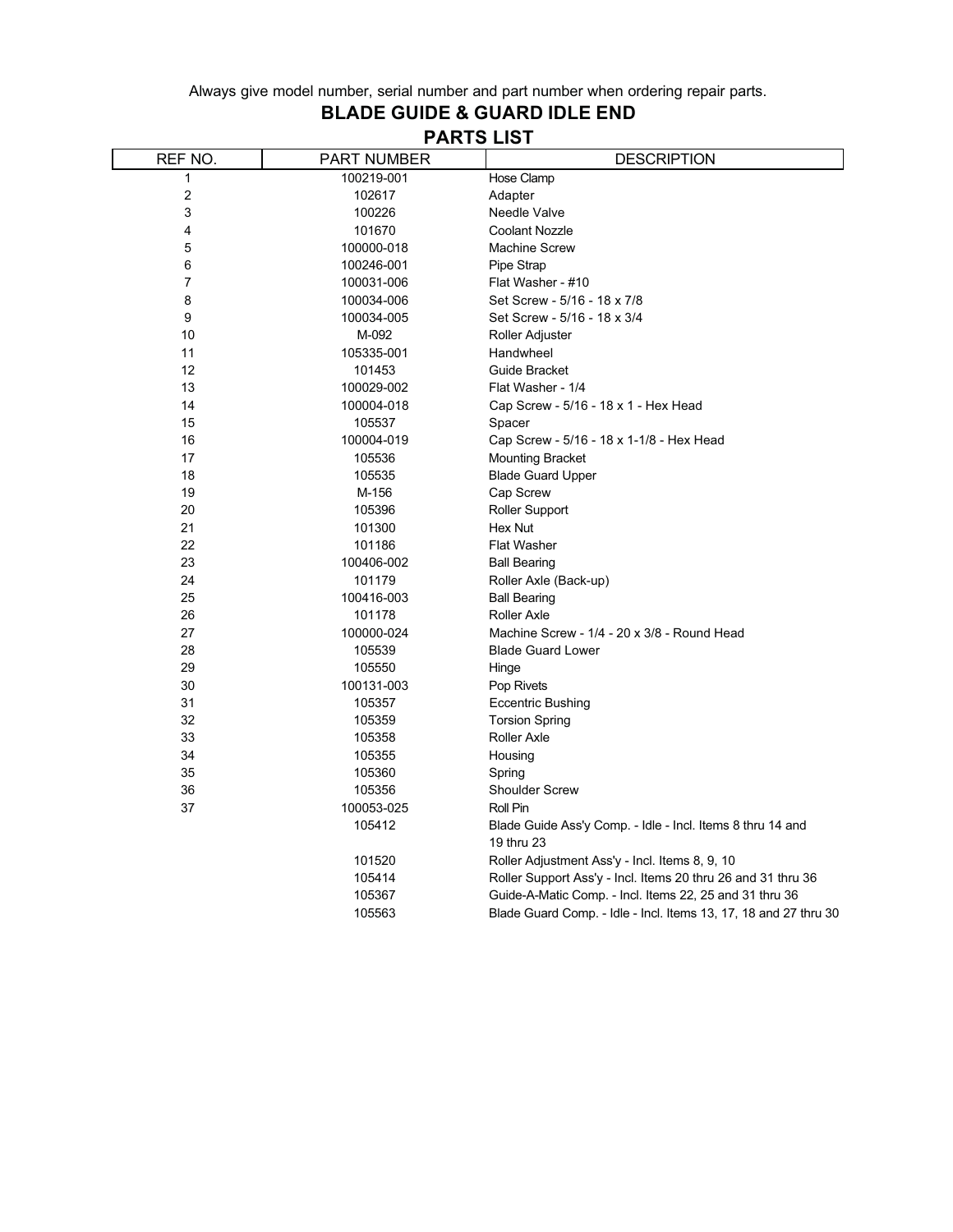

## **BLADE GUIDE & GUARD DRIVE END**

 $11$